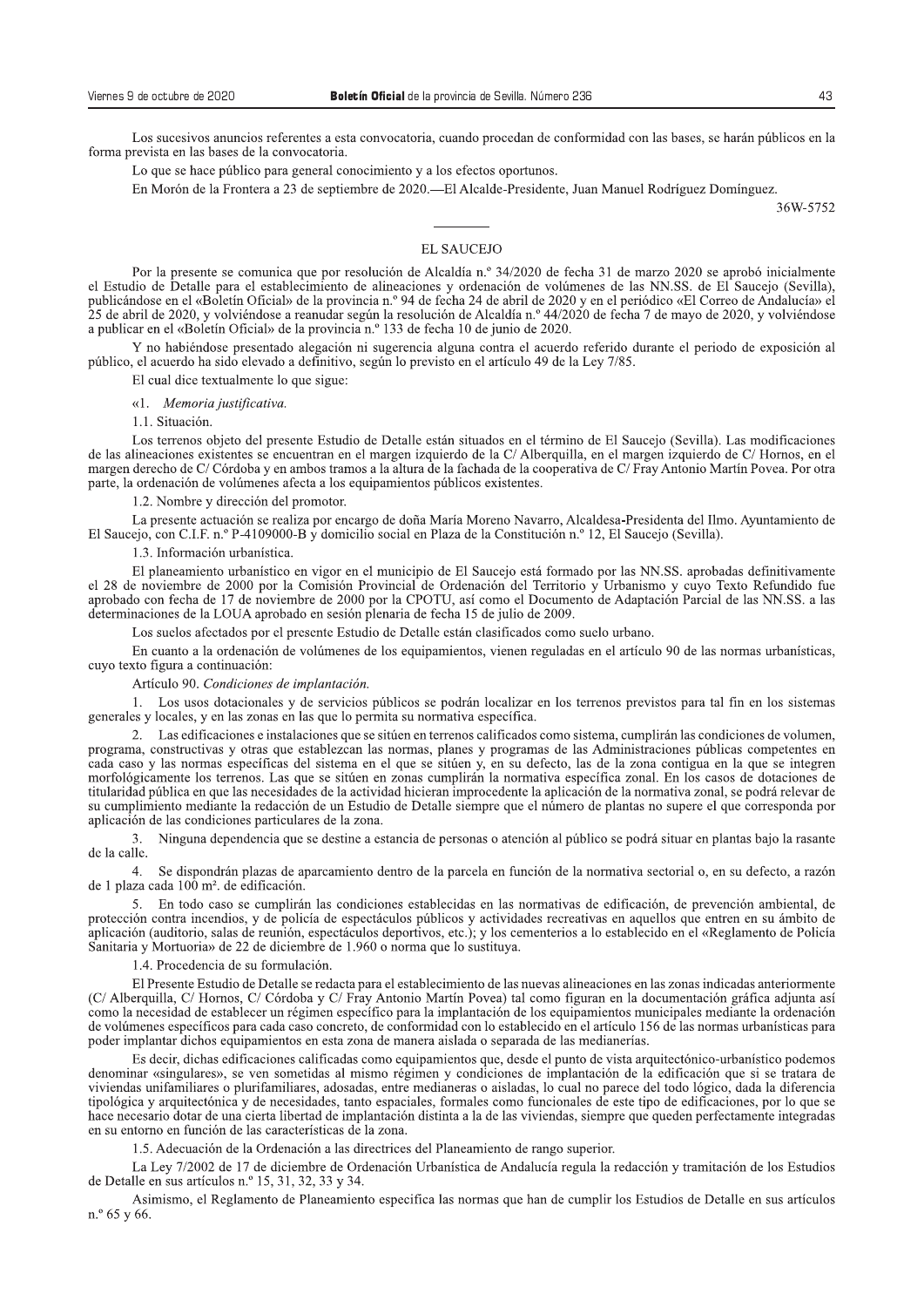Le es de aplicación las NN.SS. aprobadas definitivamente el 28 de noviembre de 2000, por la Comisión Provincial de Ordenación del Territorio y Urbanismo y cuyo Texto Refundido fue aprobado con fecha de 17 de noviembre de 2000 por la CPOTU, así como el Documento de Adaptación Parcial de las NN.SS. a las determinaciones de la LOUA aprobado en sesión plenaria de fecha 15/07/2.009.

1.6. Justificación de la conveniencia del Estudio de Detalle.

La redacción del presente Estudio de Detalle encuentra su justificación en la necesidad de modificar el establecimiento de alineaciones, así como la ordenación de volúmenes para los equipamientos públicos de conformidad con lo establecido en el artículo 156 de las normas urbanísticas, determinaciones que, si bien están contenidas en las Normas Subsidiarias de Planeamiento de El Saucejo, conforme a lo previsto en el art. 15 de la LOUA se permite su modificación para adaptar o reajustar lo grafiado en los planos y lo recogido en la memoria urbanística a la realidad existente o bien para una mejora de lo existente conforme a los intereses generales del municipio.

1.7. Descripción de las soluciones adoptadas.

Los criterios que conforman la redacción del Estudio de Detalle son el estricto cumplimiento de la Ley 7/2002 de Ordenación Urbanística de Andalucía, del Reglamento de Planeamiento y de las Normas Subsidiarias de Planeamiento de El Saucejo.

En cuanto al reajuste de las alineaciones vamos a diferenciar las determinaciones por zonas:

C/ Alberquilla.

La propuesta plantea una alineación uniforme de valla de parcela a borde de acera del vial existente. También se plantea la alineación no vinculante de la edificación, consolidando las edificaciones existentes y limitando las futuras, según se indica en la documentación gráfica adjunta (Plano n.º 2), a lo largo del margen izquierdo de la calle Alberquilla, para adaptarlo tanto a la realidad física como a los futuros desarrollos y construcciones en la misma.

Es por ello que en plano n.º 2 figuran dos alineaciones:

En las zonas marcadas con alineación obligatoria de valla de parcela a vial, se garantizará en todo momento que la línea de la a) valla en el borde de la parcela se mantenga en toda su longitud, con las condiciones establecidas para la ejecución del vallado según las NN.SS.

En las zonas marcadas con alineación no vinculante de la edificación, se permite la edificación retranqueada con respecto a la línea obligatoria de valla de parcela a vial, debiendo previamente a la redacción del proyecto presentarse una propuesta ante el Avuntamiento para que estudie la viabilidad de la misma en aras a dar respuesta a la alineación planteada en relación con las edificaciones colindantes. En cualquier caso, deberá garantizarse la alineación obligatoria de valla de parcela a vial. Las edificaciones existentes mantendrán su consideración de edificaciones legales si cuentan con título habilitante y se han ejecutado conforme al mismo o fueron construidas conforme a lo dispuesto en las leves y reglamentos en vigor en su momento, pero deberán ajustarse a dichas alineaciones en el supuesto en que se demuelan y se pretendan edificar nuevamente o sean sometidas a operaciones de reforma que tengan la consideración de obra mayor.

## $C/$  Horno

La propuesta plantea una alineación uniforme de la edificación a la calle. Dado el desnivel existente en dichas parcelas entre la fachada a C/Hornos y la posterior, así como la morfología de las edificaciones existentes, la propuesta plantea la solución de un cuerpo edificatorio a nivel de calle Estudio de Detalle para establecimiento de alineaciones y ordenación de volúmenes alineado a la C/Hornos para usos compatibles con el residencial de tipo aparcamiento o similares y que tendrán la consideración de planta semisótano no computando a efecto de ocupación ni de edificabilidad y el resto de las plantas con una alineación retranqueo indicado en el plano de propuesta donde tendrán que alinearse de forma obligatoria la edificación destinada a vivienda o usos compatibles, tal como figura en el plano n.º 3.

Es por ello que en plano n.º 3 figuran dos alineaciones:

a) En las zonas marcadas con alineación obligatoria de la edificación, se garantizará en todo momento que la línea de la edificación en la planta en contacto con el vial se adosa a la línea marcada en planos, destinándose dicha planta a usos auxiliares tales como aparcamientos, trasteros o almacenes, prohibiéndose el uso residencial o aquel en el que haya presencia habitual de personas, la cual no computará a efectos del número de plantas, ni de alturas, ya que tendrá la consideración de planta sótano o semisótano.

b) En las zonas marcadas con alineación no vinculante de la edificación, la edificación se alineará obligatoriamente a la línea de la edificación marcada garantizándose la alineación al menos en el 75% de la fachada.

Las edificaciones existentes mantendrán su consideración de edificaciones legales si cuentan con título habilitante y se han ejecutado conforme al mismo o fueron construidas conforme a lo dispuesto en las leyes y reglamentos en vigor en su momento, pero deberán ajustarse a dichas alineaciones en el supuesto en que se demuelan y se pretendan edificar nuevamente o sean sometidas a operaciones de reforma que tengan la consideración de obra mayor.

C/ Fray Antonio Martín Povea.

La propuesta plantea dos soluciones diferentes en ambos márgenes.

En el margen izquierdo, se plantea una alineación uniforme de valla de parcela a borde de acera del vial existente. También se plantea la alineación no vinculante de la edificación, consolidando las edificaciones existentes y limitando las futuras, según se indica en la documentación gráfica adjunta (Plano n.º 4), para adaptarlo tanto a la realidad física como a los futuros desarrollos y construcciones en la misma, principalmente debido a las necesidades de la cooperativa teniendo en cuenta que se trata de un entorno urbano y donde el antiguo trazado de la carretera ha dejado de tener sentido y más bien, se trata de una travesía a lo largo del casco urbano.

Es por ello que en plano n.º 4 figuran tres alineaciones:

a) En las zonas marcadas con alineación obligatoria de valla de parcela a vial, se garantizará en todo momento que la línea de la valla en el borde de la parcela se mantenga en toda su longitud, con las condiciones establecidas para la ejecución del vallado según las NN.SS.

En las zonas marcadas con alineación no vinculante de la edificación, se permite la edificación retranqueada con respecto a la línea obligatoria de valla de parcela a vial, debiendo separarse un mínimo de 5 metros y debiendo previamente a la redacción del proyecto presentarse una propuesta ante el Ayuntamiento para que estudie la viabilidad de la misma en aras a dar respuesta a la alineación planteada. En cualquier caso, deberá garantizarse la alineación obligatoria de valla de parcela a vial.

En el margen derecho, se plantea en un primer tramo una alineación vinculante de la edificación, donde la edificación se alineará obligatoriamente a la línea de la edificación marcada garantizándose la alineación al menos en el 50% de la fachada. En cualquier caso, deberá garantizarse la alineación obligatoria de valla de parcela a vial. En un segundo tramo se plantea un retranqueo de la edificación hasta la alineación marcada en el plano n.º 4 con una alineación de valla de parcela a borde de acera del vial<br>existente y una alineación hasta la alineación marcada en el plano n.º 4 con una alineación d documentación gráfica adjunta (Plano n.º 4), para adaptarlo tanto a la realidad física como a los futuros desarrollos.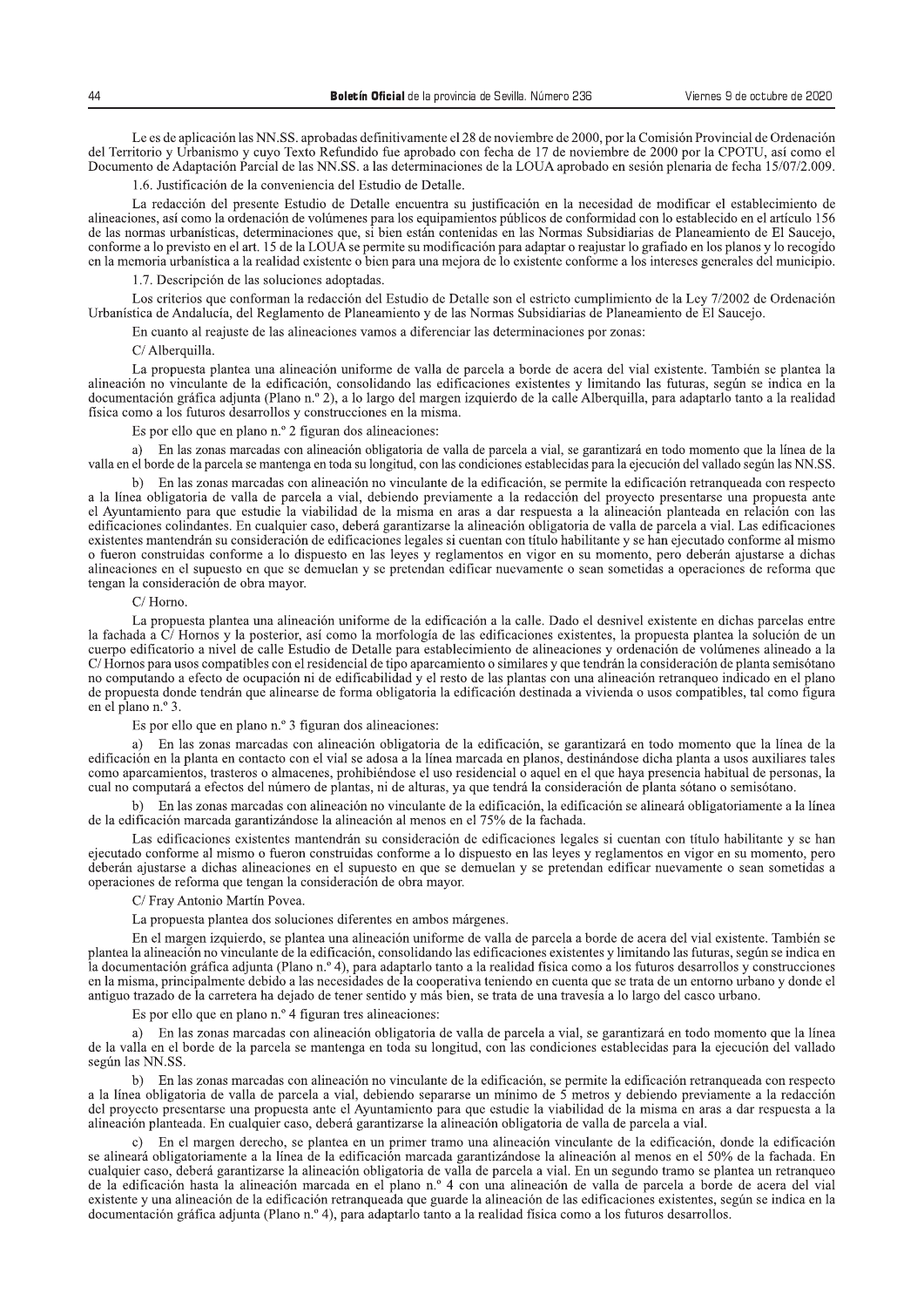## C/Córdoba.

La propuesta plantea una alineación uniforme de la edificación a la calle.

Lo que hace la propuesta es corregir la alineación existente para adaptarla al trazado viario realmente ejecutado y que nada tiene que ver con lo grafiado en las Normas Subsidiarias. En las normas se plantea un vial en fondo de saco con un trazado curvo y en la realidad dicho trazado es poligonal, si bien, para no alterar la calificación del suelo se plantea una alineación paralela al bordillo existente en el plano de propuesta donde tendrán que alinearse de forma obligatoria la edificación destinada a vivienda o usos compatibles, tal como figura en el plano n.º 5.

En cuanto a la ordenación de volúmenes de los equipamientos públicos se establecen los siguientes parámetros edificatorios que permitirán, manteniendo los criterios de zona, implantar edificaciones de características singulares de forma compatible con las viviendas existentes.

Para ello se establece en la ordenación de volúmenes:

Que la implantación del volumen edificatorio en la parcela no sea la que figura en el artículo 90 de las normas urbanísticas sino que quede a criterio municipal, por lo que con la aprobación del proyecto técnico de obras se tiene de manera implícita el visto bueno a los parámetros aplicados, por tanto, la separación a linderos, tanto a linderos laterales como a lindero público, se deja a criterio municipal.

Altura, según lo establecido en el artículo 106 de las normas urbanísticas, 2 plantas sin contar los castilletes para acceso a cubiertas y cuartos de instalaciones, tal como establece el artículo 110, con un máximo de 10 metros. Si bien, dicho elemento, sobre la altura máxima permitida para usos auxiliares, podrá disponerse en un volumen superior al permitido para las viviendas por necesidades de funcionamiento o de necesidad de instalaciones, dado que estos edificios demandan más instalaciones y espacios de reserva que las viviendas, pudiendo suponer una superficie comprendida entre el 10 y el 35% de la ocupación en planta y no teniendo que retranquearse de las fachadas.

No es objeto de este estudio de detalle el alterar parámetros tales como la ocupación o la edificabilidad que mantendrán los parámetros de cada zona donde se implanta el equipamiento.

Por tanto, el contenido del apartado 2 del artículo 90 queda redactado como sigue:

2. Las edificaciones e instalaciones que se sitúen en terrenos calificados como sistema, cumplirán las condiciones de volumen, programa, constructivas y otras que establezcan las normas, planes y programas de las Administraciones públicas competentes en cada caso y las normas específicas del sistema en el que se sitúen. En los casos de dotaciones de titularidad pública la implantación de la edificación en la parcela queda a criterio municipal y sobre la altura máxima permitida para usos auxiliares, podrá disponerse en un volumen superior al permitido para las viviendas, por necesidades de funcionamiento o de necesidad de instalaciones, pudiendo suponer una superficie comprendida entre el 10 y el 35% de la ocupación en planta y no teniendo que retranquearse de las fachadas.



Planos.  $\mathcal{D}$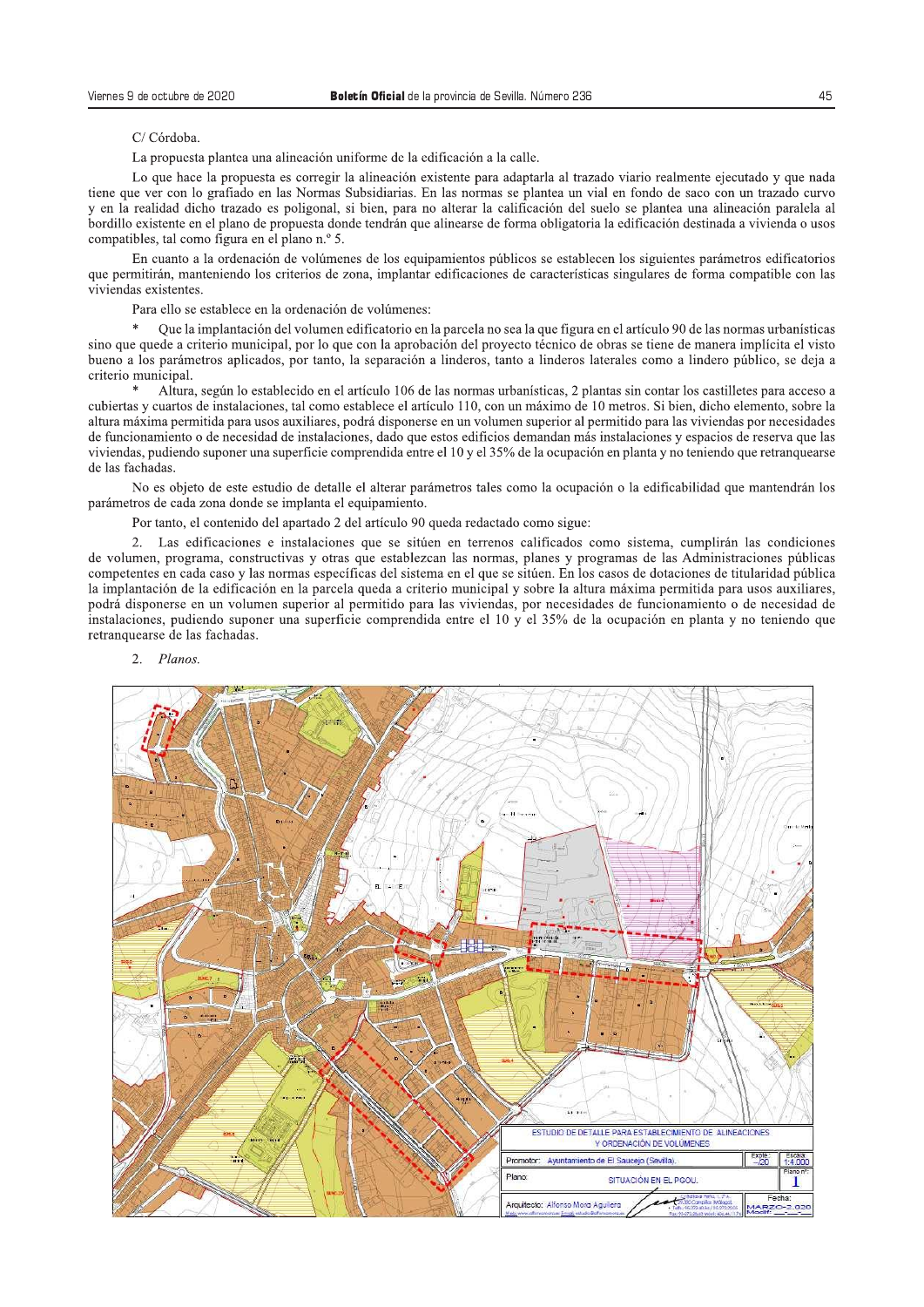